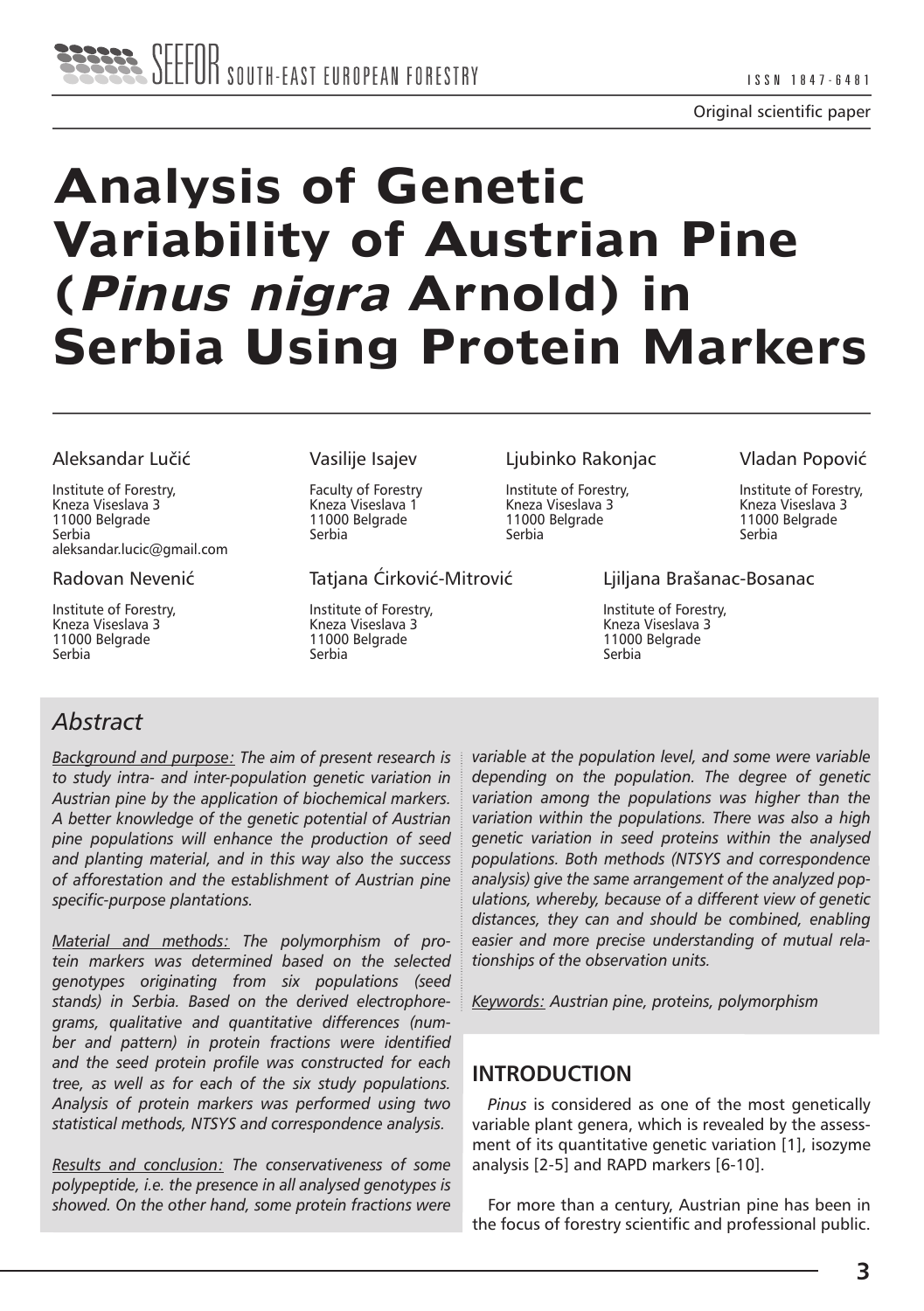The interest in this species is primarily the result of its characteristics: high genetic potential and genetic variation, as well as the taxonomic complexity and plasticity of the species. Its protective and reclamation function on the most severe terrains is the consequence of its extraordinarily low site demands. Austrian pine thriving over large areas attacked by erosion, or on completely degraded and denuded areas, where it produces excellent results, classifies it among the most important economic species in forestry. All the above Austrian pine characteristics, along with its wide native range and disjuct distribution, led to Austrian pine intensive introduction to the sites outside its native range, which resulted in a great number of subspecies and transition forms. The result of this natural variation is a high genetic potential which provides the base and the potential for the successful breeding of the species.

Taking into account the advancement of the concepts of nursery production, i.e. the tendency of abandoning the planting material production at the level of the species [11, 12] and in the aim of the most efficient and fast realisation of the tasks, it is necessary to enhance the study of the genetic potential of Austrian pine populations, because its directed implementation can improve the production of seed and planting material, and in this way also the success of afforestation and establishment of specific-purpose plantations of this species.

Consistent with the above problem which is assigned to modern forestry, the objective of the present study is to research and identify genetic variability of Austrian pine in Serbia, as one of the most important commercial species, irreplaceable in afforestation.

## **MATERIAL AND METHOD**

The Official List of seed stands in Serbia includes six Austrian pine seed stands, which are presented in Figure 1 and Table 1.

Thanks to the occasional abundant yield of Austrian pine seed stands in Serbia, in October and November 2005, it was possible to collect the seeds at all six sites and in this way to embrace all Austrian pine seed stands.

The proteins were isolated from seeds of 55 trees of six populations, according to Wang et a. [14], and separated by PAGE according to Leammli [15]. The qualitative and quantitative differences (number and pattern) in protein fractions were detected based on the electrophoregrams. Coefficients of similarity were calculated after Jaccard [16] and Sokal and Michener [17]. *FIGURE 1* 

*TABLE 1 Main data on seed stands [13]*

|        | Population of Austrian pine                                       |
|--------|-------------------------------------------------------------------|
| ı      | MU "Divan-Breze", 27a.;<br>FE "Šumarstvo" Raška                   |
| Ш      | MU "Divan-Lokva", 21a.;<br>FE "Šumarstvo" Raška                   |
| Ш      | MU "Crni vrh Ljeskovac", 69 c.;<br>FE "Prijepolje" Prijepolje     |
| IV     | MU "Šargan", 22 b.;<br>FF "Užice" Užice                           |
| $\vee$ | MU "Goč-Gvozdac", 92b.;<br>Faculty of Forestry-Beograd-Goč        |
| VI     | MU "Studenica-Polumir", 17c,<br>$26a.$ ;<br>FE "Stolovi" Kraljevo |



*The studied populations of Austrian pine*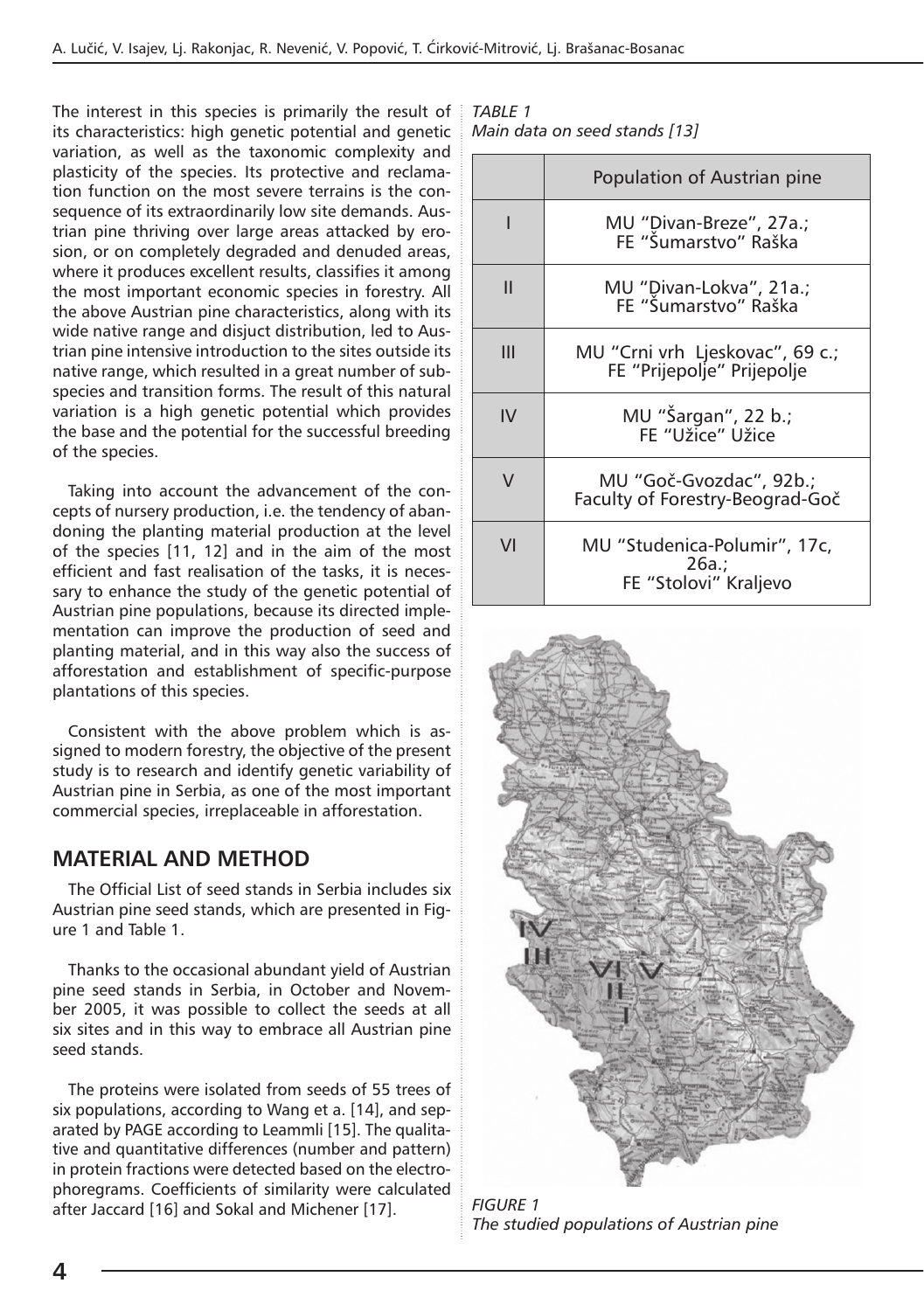Jaccard GS<sub>ij</sub> = a/a+b+c;<br>Sokal i Michener GS. = a+d/a+b  $GS<sub>n</sub> = a+d/a+b+c+d$ 

Where:

- **a** band presence in both genotype *i* and *j* (1.1)
- **b** band presence in genotype *i* and absence in genotype *j* (1.0)
- **c** band presence in genotype *j* and absence in genotype and (0.1)
- **d** band absence in both genotype *i* and genotype *j* (0.0)

Cluster analyses were carried out on the matrix of genetic similarities using the unweighted pair-group method using arithmetic averages (UPGMA) clustering algorithm. The dendrograms were constructed using NTSYS-PC software [18]. Also, a graphic interpretation of obtained results was made using graphics of correspondence analysis in 3D.

## **RESULTS AND DISCUSSION**

The polymorphism of protein markers intra and inter Austrian pine populations was identified based on the selected genotypes within each population. The analysis of the derived electrophoregrams shows clearly that the analysed samples had a specific protein pattern. In order to determine the genetic similarity among the study genotypes, NTSYS dendrogram and graphs of correspondence analysis was performed based on the analysis of protein markers within Austrian pine populations.

The similarity matrices after Jaccard and Sokal and Michener produced diagram I with the identical pattern of genotypes within population I, and genotypes within population II, i.e. VI, whereas the values of genetic similarity were in different ranges. The graphical analysis of genotypes in population II distinguishes tree groups (Diagram 1). One group consists of genotypes II-1, II-7 and II-8, and the other is formed of genotypes II-2, II-4, II-3, II-5 and II-6. It should be noted that the grouping within groups occurs at small genetic distances. The line which consists of genotypes II-9 and II-10 is loosely linked to the above groups. Based on protein image, genotypes II-2 and II-4, as well as II-9 and II-10, are genetically identical.

It is characteristic for the populations III, IV and V, that the similarity matrices after Jaccard and Sokal and Michener did not produce NTSYS dendrograms and graphics of correspondence analysis with the identical patterns of genotypes, and the values of genetic similarity were also in different ranges. The graphical analysis for population IV shows two groups and one loosely linked line, which consists



*DIAGRAM 1* 

*NTSYS dendrograms and graphics of correspondence analysis of population II genotypes after Sokal and Michener (a) and after Jaccard (b)*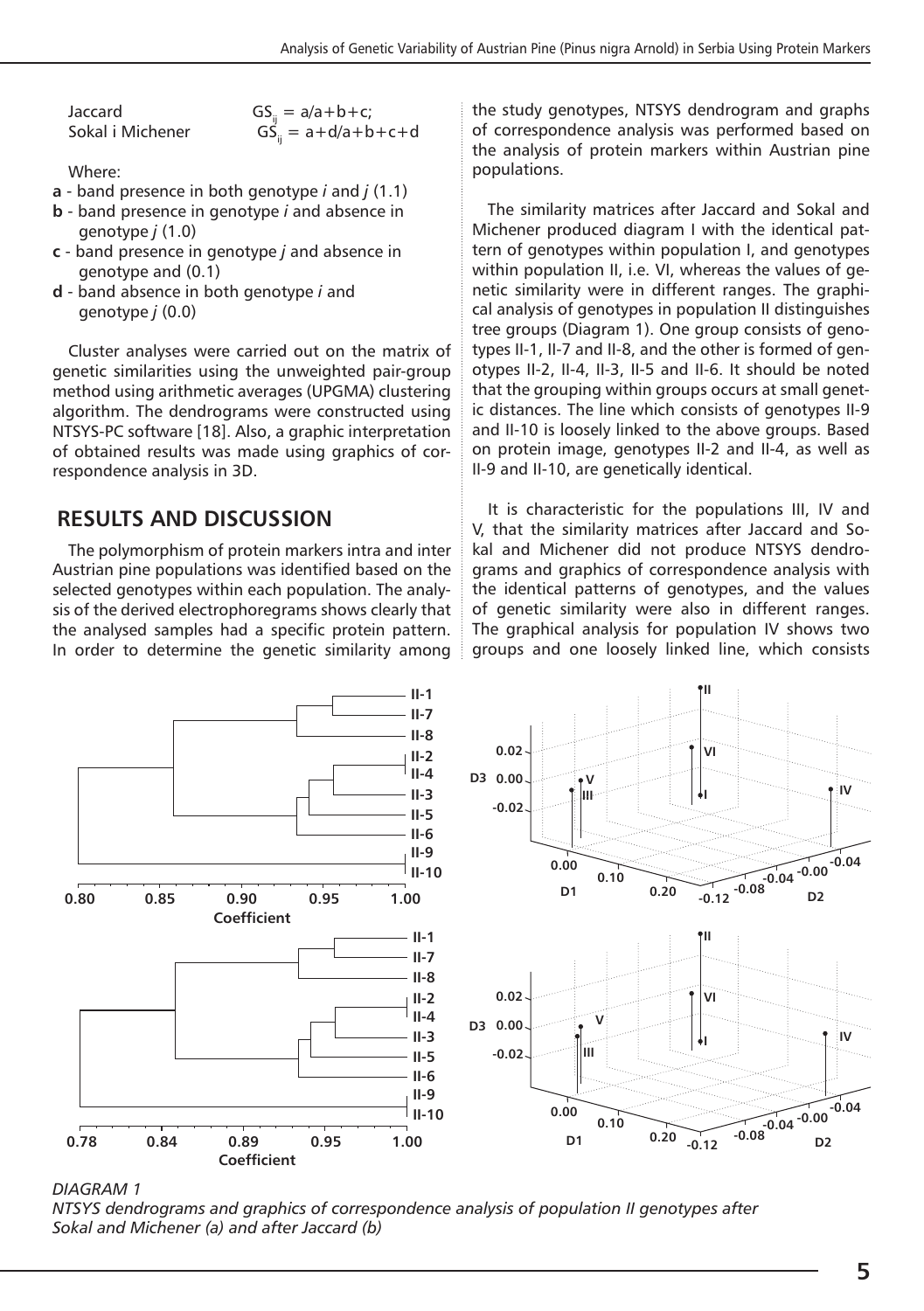

#### *DIAGRAM 2*

*NTSYS dendrograms and graphics of correspondence analysis of population IV genotypes after Sokal and Michener (a) and after Jaccard (b)*

of IV-3 genotype (Diagram 2). One group consists of genotypes IV-1, IV-4, IV-9, IV-10 and IV-5, while the other group consists of genotypes IV-2, IV-7, IV-6 and IV-8, which have different patterns depending on the applied method. Based on the analysis of protein markers, it is not possible to separate the genotypes IV-4 and IV-9. Population V is characterised by the fact that it has a significantly different pattern of genotypes, depending on the applied method. The common characteristic of both methods is the loose link of genotypes V-2 and V-6 to other genotypes (Diagram 3).



#### *DIAGRAM 3*

*NTSYS dendrograms and graphics of correspondence analysis of population V after Sokal and Michener and after Jaccard*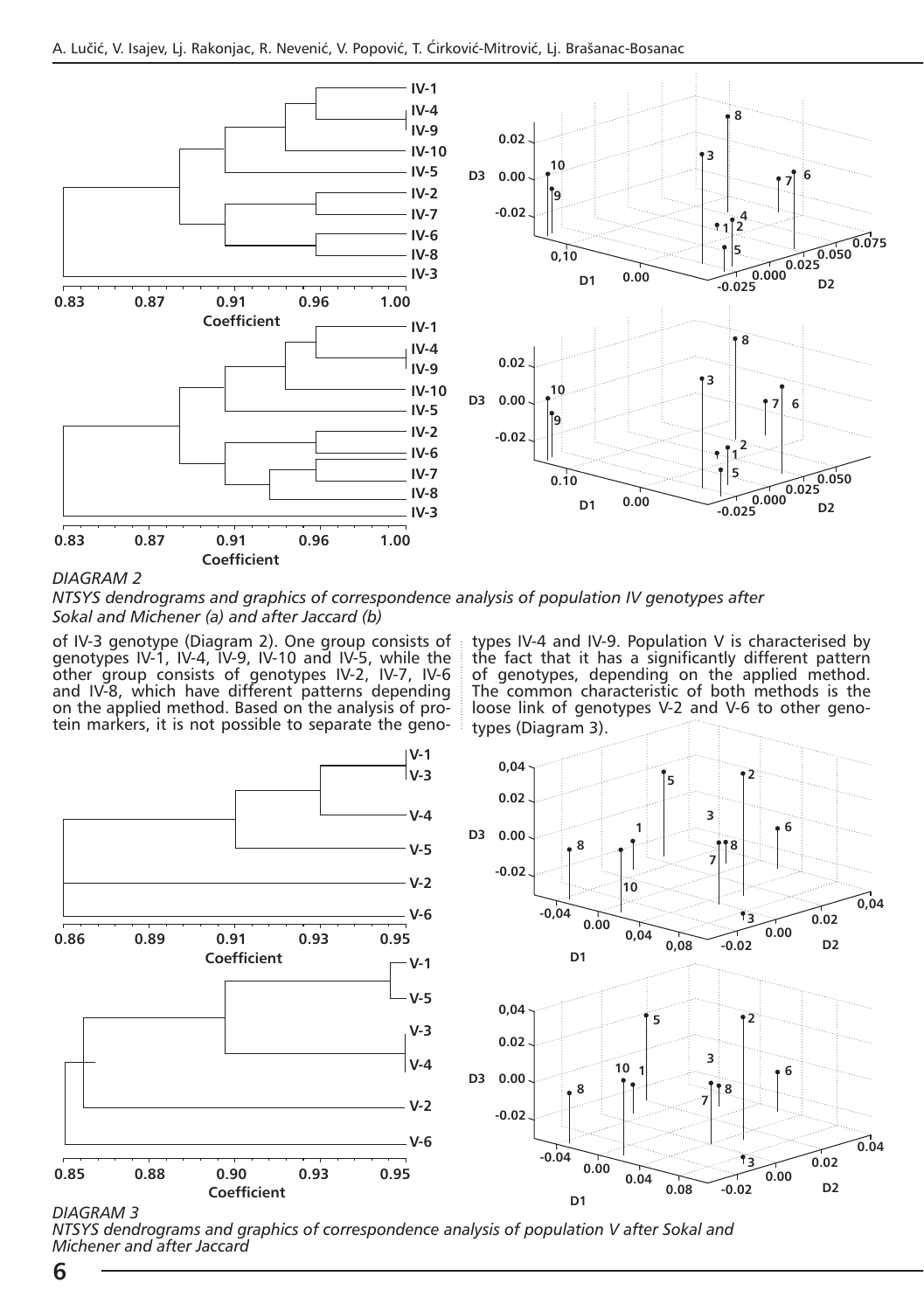The values of intrapopulation diversity of protein markers were different among the six Austrian pine populations under study. The similarity coefficients of seed proteins of the above populations showed a high variation, which ranged from 0.64 to 0.95.

The analysis of polypeptide pattern, individual for each genotype, based on the cluster analysis dendrogram (Diagram 4) shows, with minor deviations, that the genotypes clustered in two groups, based on both similarity coefficients. The larger group consists of the genotypes in five populations (I, II, III, V and VI) and the other group consists of the genotypes in population IV. The genotype pattern in groups and subgroups differs depending on the applied coefficient. Based on Jaccard coefficients, the genotypes in population III are grouped together, making one subgroup, which also includes genotype V-5. The genotypes in population I, II and VI are grouped in smaller subgroups within group I, while the genotypes in population V are grouped without any rule. Based on Sokal and Michener coefficients, genotypes in population IV form a special group. Within the first group, there are several differences in genotype patterns in subgroups according to Jaccard's dendrogram. Thus, genotype I-8, according to Sokal and Michener, is grouped together with another three genotypes in population I, whereas according to Jaccard, this genotype is grouped together with genotype II-7. Three genotypes in population V are also grouped together with the genotypes in population III. Based on the above dendrograms, at the population level, the genotypes are grouped within individual populations. This confirms the minor differences in site conditions and the differences among genotypes, and emphasises the significance of the populations.



*DIAGRAM 4 Dendrogram of genotypes of six Austrian pine populations after Sokal and Michener (a) and after Jaccard (b)*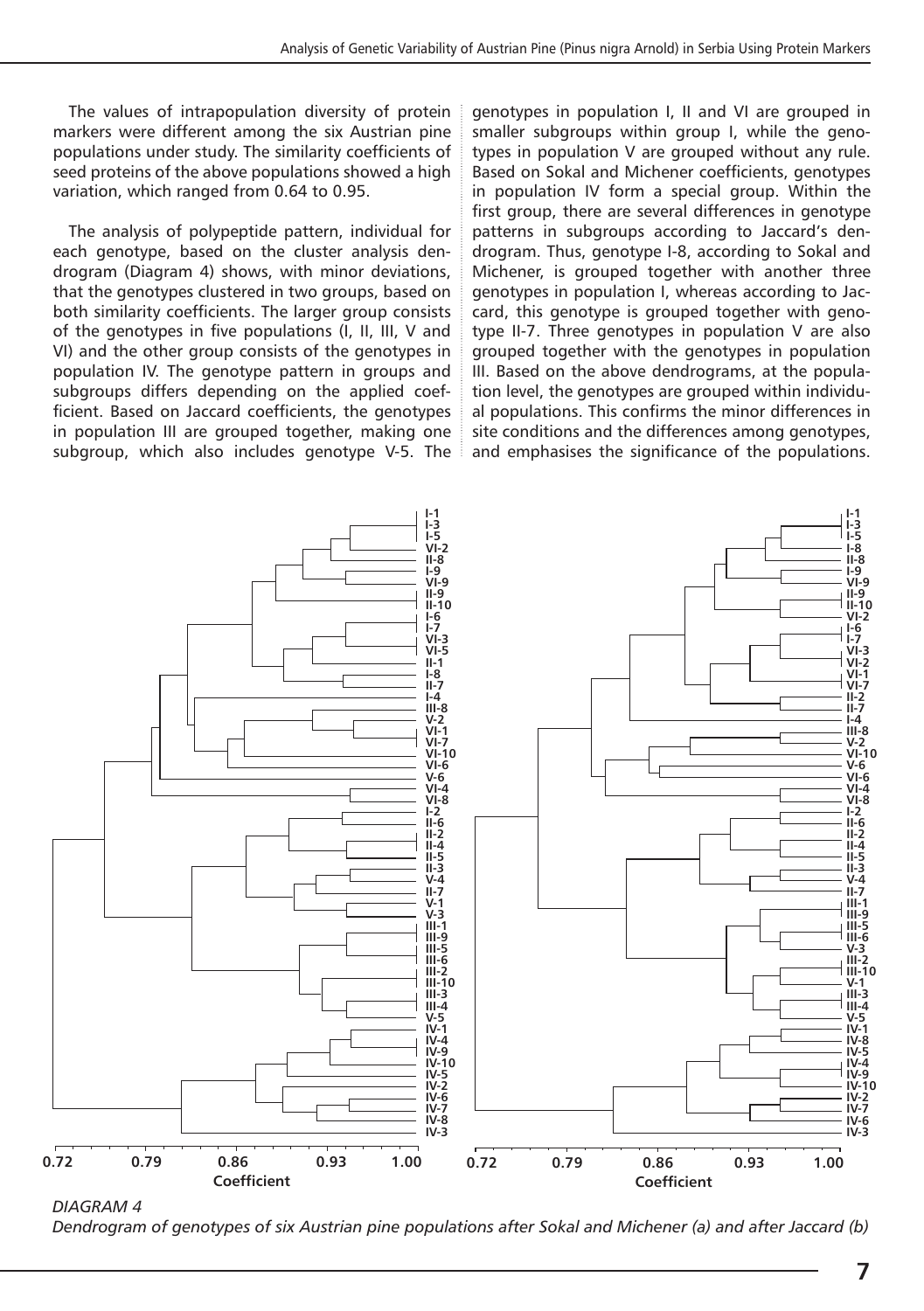Graphics of correspondence analysis are not shown because the large number of genotypes led to inability to analyze the obtained results.

The results of the analysis of protein complex show that seed samples from different populations had different protein pattern. Two seeds were taken from each of 55 trees in six populations and grouped by localities, after which seed proteins were isolated from the formed sample and analysed by electrophoresis. The differences in number, pattern of protein fractions were determined. Total number of protein fractions was 22, of which 11 were polymorphic (50%). Seed protein profile was established based on the electrophoregram for each of the six study populations and the genetic similarity coefficients among the study populations were calculated.

To determine the genetic similarity among the study genotypes, NTSYS dendrograms and graphics of correspondence analysis was performed based on the analysis of protein markers among Austrian pine populations.

Similarity matrices after Jaccard and Sokal and Michener generated the dendrograms with the identical pattern of genotypes, while the values of genetic similarity were in different ranges. Same results were obtained using graphics of correspondence analysis.

NTSYS dendrograms and graphics of correspondence analysis of the populations were characterised by a high genetic diversity among the study populations expressed by the graphical form. The comparative analysis of the generated NTSYS dendrograms and graphics of correspondence analysis shows clearly that, populations I and VI, as well as III and V, were at the smallest genetic distances. Population II was more loosely linked to populations I and VI than to III and V. An interesting characteristic of NTSYS dendrograms and graphics of correspondence analysis is the character of the link of population IV to other populations. Austrian pine on Mt. Šargan had an extremely loose link to other populations, which was the result of a great genetic distance compared to other populations. Similarity matrices according to Jaccard and Sokal and Michener were compared by Mantel test. A high degree of correlation was established between pairs of similarity matrices (r=0.997).

Seed proteins are relatively frequently applied as genetic markers in the study of forest tree genomes, but there are relatively few studies on Austrian pine [5, 19]. The polymorphism of Austrian pine seed proteins was researched aiming at the assessment of genetic variation intra- and inter- populations. There was a higher degree of genetic variation among populations than within populations. Also there was a high genetic variation of seed proteins within populations.



*DIAGRAM 5* 

*NTSYS dendrograms and graphics of correspondence analysis of populations after Sokal and Michener (a) and after Jaccard (b)*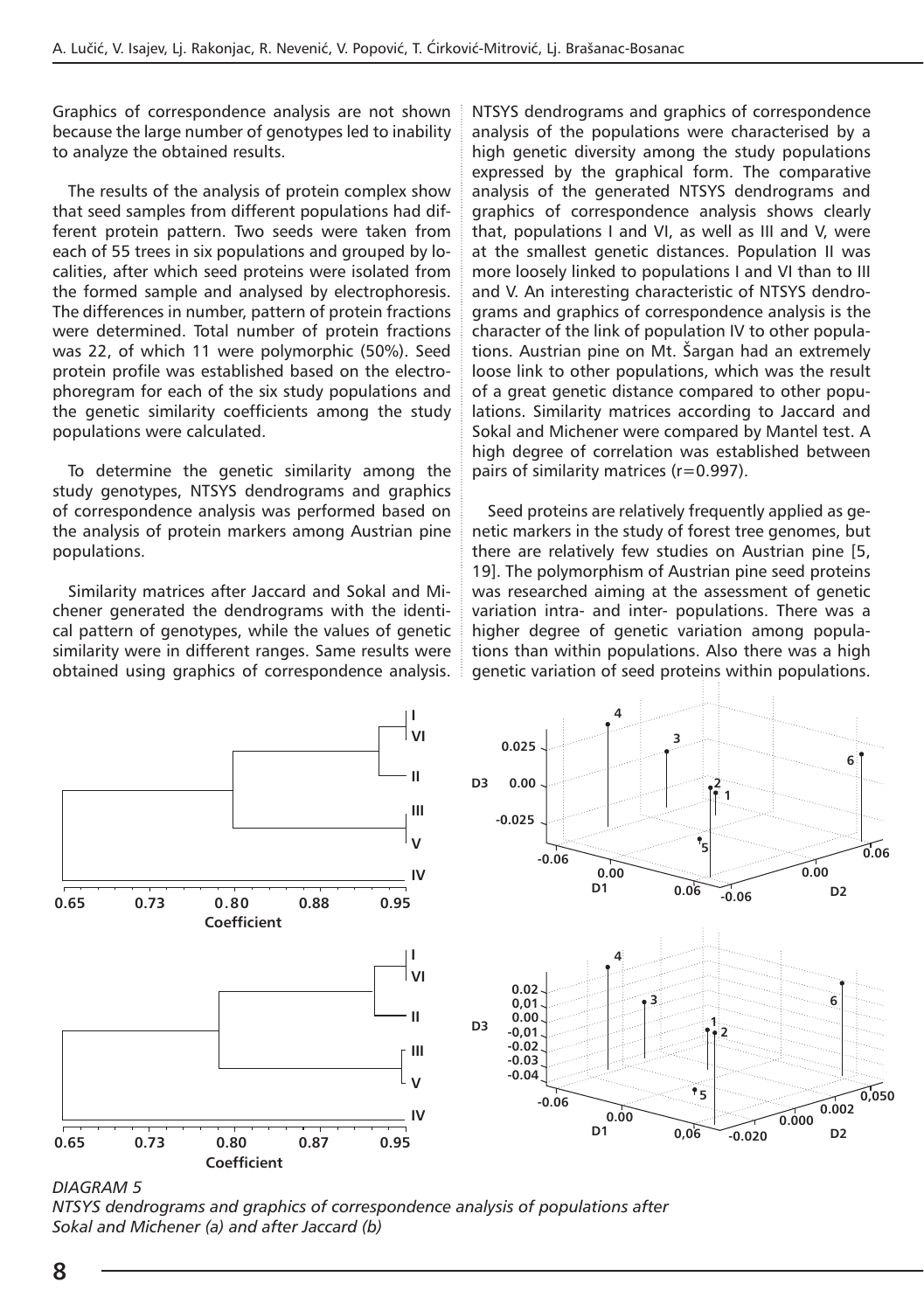These results are compatible with the results reported by Forrest [20] and Mataruga [5], which point to the absence of site effects on the protein complex, as well as with the results which show the variation among the analysed populations which are spatially isolated, Bahrman [21]. In general, conifers are characterised by a very high level of genetic variation, Hamrick [2], and the potential factors are a) longevity, free pollination with high fertility, and b) divergent selection for macro-micro geographic adaptation. According to Scaltsoyiannes et al. [22], Pinus nigra is characterised by a high total variation because of the high intrapopulation genetic variation, which points to a high genetic variation in local populations and the possibility that the same alleles are distributed throughout the entire range of this species.

## **CONCLUSIONS**

Based on the study results, it can be concluded that the analysis of seed proteins shows a specific protein pattern of all analysed genotypes. This showed the "conservativeness" of some polypeptides, i.e. the presence in all analysed genotypes. On the other hand, some protein fractions were variable at the population level, and some were variable depending on the population.

Based on the cluster analysis, the population IV, MU "Šargan" 22b, FE "Užice" – Užice was clearly separated from other populations, and populations III and V were grouped together at smaller distances. Popula-

## **REFERENCES**

- 1. CORNELIUS J 1994 Heritabilities and additive genetic coefficients of variation in forest trees. *Can J Forest Res* (24): 372-379
- 2. HAMRICH J L, LINHART Y B, MITTON J B 1979 Relationships between life history characteristics and electrophoretically detectable genetic variation in plants. *Annu Rev Ecol Syst* (10): 173-200
- 3. HAMRICH J L, GODT M J W 1990 Allozyme diversity in plants species. Plant population genetics, breeding and genetic resources. Sinauer associates inc. Sunderland, Massachusetts, pp 43-63
- 4. LEWANDOWSKI A, SAMOCKO J, BORATYNSKA K, BORA-TYNSKA A 2002 Genetic differences between two Polish populations of *Pinus uliginosa*, compared to *P. sylvestris* and *P. mugo. Dendrobiology* 48: 51-57
- 5. MATARUGA M 2006 Austrian pine (*Pinus nigra* Arn.) growing on the rocks – its variability and various possibilities of its use. Faculty of Forestry, University of Banja Luka. Banja Luka
- 6. LEE S W, LEDIG F T, JOHNSON D R 2002 Genetic variation at allozyme and RAPD markers in Pinus longaeva (Pinaceae)

tion IV had the smallest genetic similarity among the analysed genotypes, showing the greatest distance from populations I, II and V, and a slightly greater genetic similarity with populations III and VI.

The values of intrapopulation diversity in the applied markers are much higher than it was recorded among the study of six Austrian pine seed stands. From the aspect of commercial forest seed production, the results are significant for future activities on defining Austrian pine population regions in Serbia, because they point to the fact that the genetic distances among the analysed seed stands are such that they can affect the future trade of seed material in the sense of its use in specific-purpose nursery production.

Both methods (NTSYS and correspondence analysis) give the same arrangement of the analyzed populations, whereby, because of a different view of genetic distances, they can and should be combined, enabling easier and more precise understanding of mutual relationships of the observation units.

## **Acknowledgements**

The research is financed by the Ministry of Education, Science and Technological Development of the Republic of Serbia, Project TR 31070 "The development of technological procedures in forestry with a view to an optimum forest cover realisation" (2011- 2014).

of the White Mountains, California. *Am* J *Bot* 89: 566-577

- 7. NKONGOLO K K, MICHAEL P, GRATTON W S 2002 Identification and characterization of RAPD markers inferring genetic relationships among Pine species. *Genome* 45 (1): 51-58
- 8. MONTELEONE I, FERRAZZINI D, BELLETTI P 2006 Effectiveness of neutral RAPD markers to detect genetic divergence between the subspecies uncinata and mugo of Pinus mugo Turra. *Silva Fenn* 40: 391-406
- 9. LUČIĆ A, MLADENOVIĆ-DRINIĆ S, STAVRETOVIĆ N, ISAJEV V, LAVADINOVIĆ V, RAKONJAC LJ, NOVAKOVIĆ M 2010 Genetic diversity of Austrian pine (*Pinus nigra* Arnold) populations in Serbia revealed by RAPD. *Arch Biol Sci Belgrade* 62 (2): 329-336
- 10. LUČIĆ A, ISAJEV V, RAKONJAC LJ, RISTIĆ D, KOSTADINOVIĆ M, BABOĆ V, NIKOLIĆ A 2011 Genetic Divergence of Scots Pine (*Pinus sylvestris* L.) Populations in Serbia Revealed by Rapd. *Arch Biol Sci Belgrade* 63 (2): 371-380
- 11. ISAJEV V, TUCOVIĆ A, MATARUGA M 1998 Improving of reforestation technology of degraded habitats. Counseling: Some issues related to forests and water and possible solutions. State Enterprise for Forest Management "Srbijašume" Belgrade